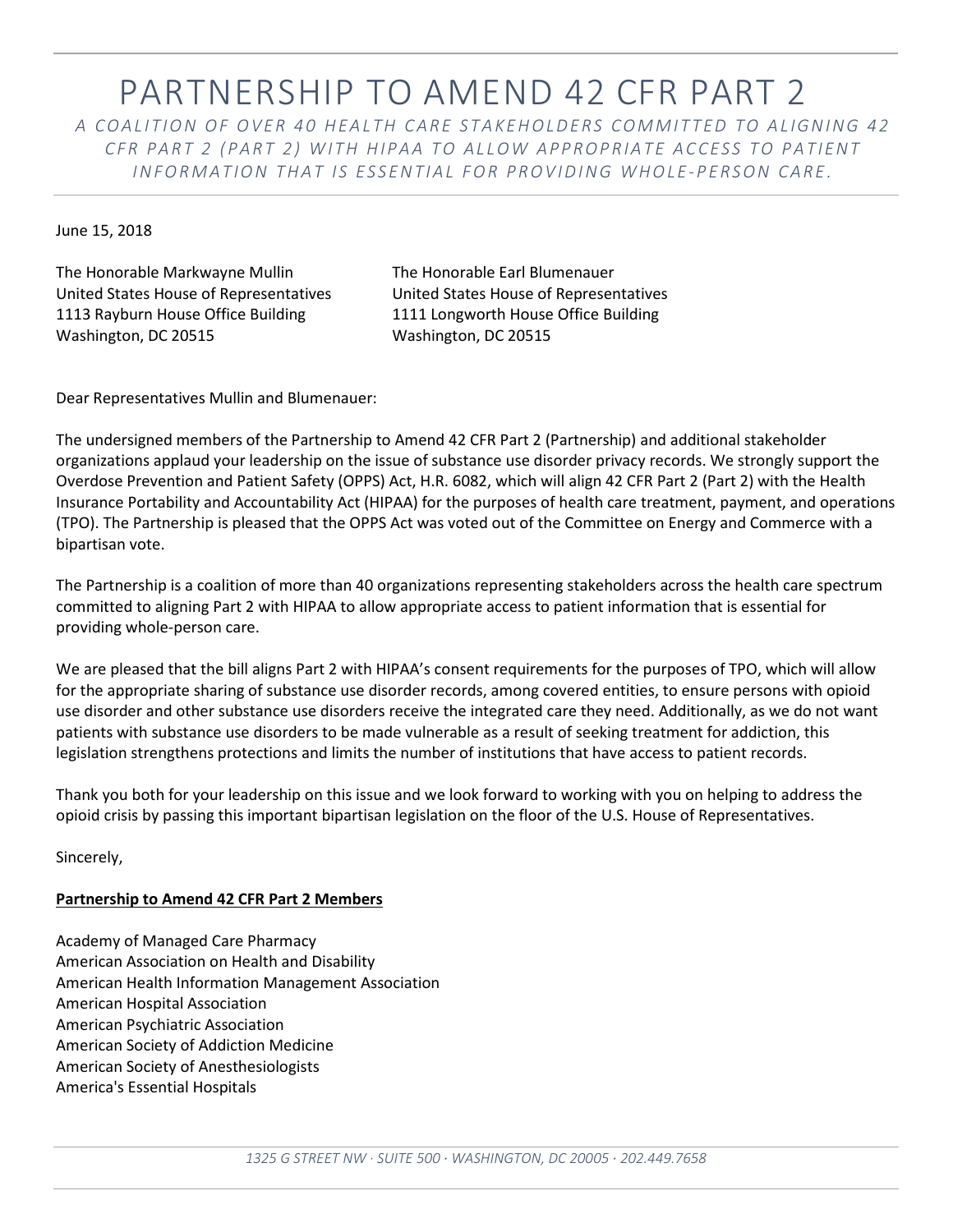America's Health Insurance Plans AMGA Association for Ambulatory Behavioral Healthcare Association for Behavioral Health and Wellness Association for Community Affiliated Plans BlueCross BlueShield Association Catholic Health Association of the U.S. Centerstone Confidentiality Coalition Employee Assistance Professionals Association Global Alliance for Behavioral Health and Social Justice Hazelden Betty Ford Foundation Health IT Now Healthcare Leadership Council The Joint Commission InfoMC Medicaid Health Plans of America Mental Health America National Alliance on Mental Illness National Association for Behavioral Healthcare National Association of ACOs National Association of Counties (NACo) National Association of State Mental Health Program Directors (NASMHPD) Netsmart OCHIN Otsuka Pharmaceutical Care Management Association Premier Healthcare Alliance

## **Additional Stakeholder Organizations**

ACO Health Partners Aetna AMITA Health Anthem, Inc. Ascension Health Avera Health Banner Health Baptist Healthcare System Beacon Health Options Bon Secours Health System, Inc. **CareSource** Catholic Health Initiatives Centene Corporation Change Healthcare **Cigna** College of Healthcare Information Management Executives (CHIME) Excellus BlueCross BlueShield